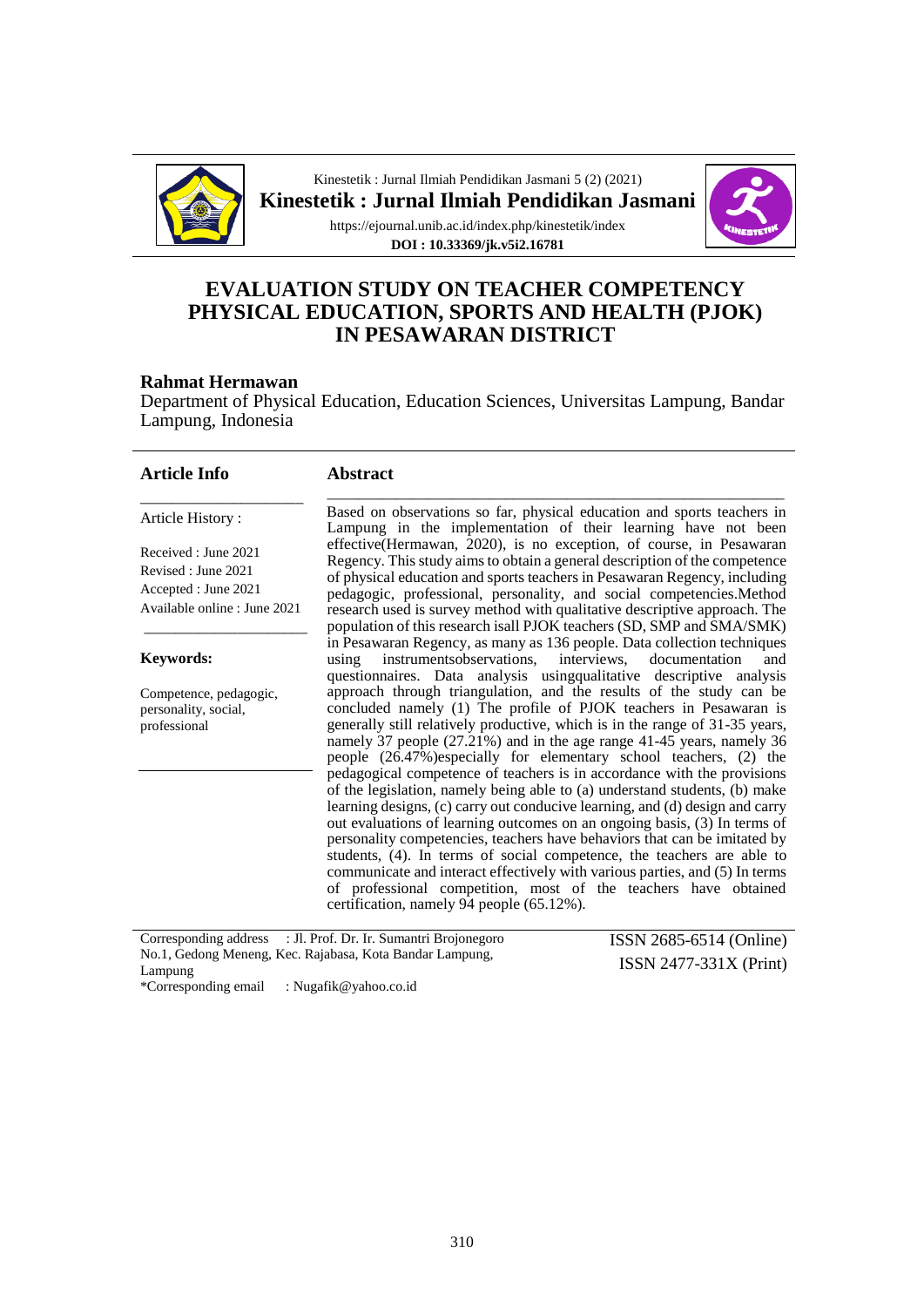## **INTRODUCTION**

The phenomenon that occurs in several areas in Lampung, especially in Pesawaran Regency is that physical education and health (PJOK) teachers lack the ability to interpret the curriculum so that it affects their performance. Whereas according to Hermawan and Jubaedi (2015: 80) that the success of learning physical education in schools is largely determined by the role and ability of a teacher in implementing various knowledge that has been obtained in college, such as the application of learning models, mastery of learning methods, and evaluation.

Likewise, one of the obstacles to the lack of smooth learning of physical education in schools, especially in elementary schools, is the inadequate facilities and infrastructure owned by the school (Hahagia, Y., 2011). In addition, there is still a strong dependence of PJOK teachers on standard facilities and learning approaches to the presentation of standard basic techniques as well. These two things cause learning patterns that are less varied and tend to be boring for students. In addition, several previous research reports in various regencies/cities in Lampung) show that currently the facilities and infrastructure for physical education learning activities in schools, from elementary to high school (SMA) are still apprehensive (Hermawan, 2020). In addition, the factor that should not be ignored and the most affecting a teacher's work performance is the environment (workplace), as revealed by Eliyanto (2018) from the results of his research, that a comfortable work environment for teachers can improve teacher performance. On the other hand, an uncomfortable work environment will reduce motivation and ultimately reduce teacher performance. This is in line withRahmawanti et al. (2014) that the environmentn pleasant work can make employees feel at home in completing their work and able to achieve an optimal result.

Teachers as professions are demanded with various expectations, as role models, figures who have skills and knowledge that are quite qualified from their students so it is not surprising that teachers in various regions become role models who are always imitated, especially in today's world of complex global changes, so teachers Professionalism is also required (Hermawan, 2008).

### . **METHODS**

Because in accordance with the nature of the problem and the research objectives to be obtained and not testing hypotheses, the authors conducted qualitative research but tried to obtain a real picture of how the competence of PJOK teachers was implemented. Research with a qualitative approach is according to Sugiyono (2009:15) that: "Qualitative research is a research method based on the philosophy of postpositivism, used to examine the condition of natural objects where the researcher is the key instrument, sampling of data sources is carried out manually. purposive and snowball, triangulation collection techniques, inductive data analysis, and qualitative research results emphasize meaning rather than generalization."

## **Participants**

The respondents of this study were all PJOK teachers starting from elementary school (SD), junior high school (SMP), and high school (SMA) teachers totaling 136 people.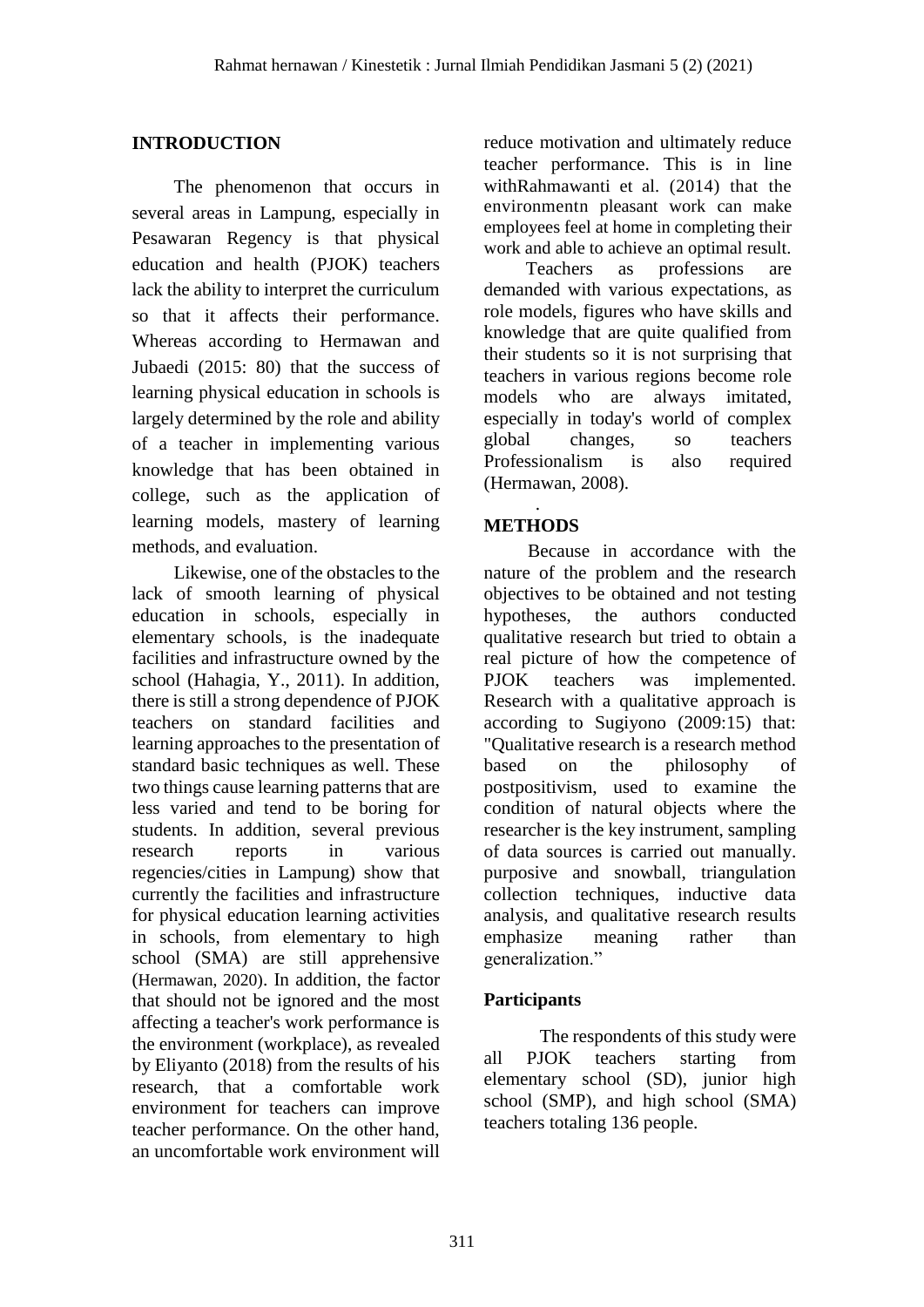#### **Sampling Procedure**

The sample is taken as a whole from the existing population, so the sample can be called a porpusive sample or sample as it is.

### **Materials and Equipment**

The materials and tools used in this research are in the form of a questionnaire (questionnaire), interview guidelines, documentation in the form of profiles and curriculum vitae of teachers in their respective schools, as well as observation guidelines.

#### **Procedure**

Data were collected through observation, interviews, documentation and questionnaires, then analyzed by triangulation in order to obtain a clear picture of the objectives to be achieved from this research, then displayed as research findings and presented in several aspects or competencies, including pedagogic, professional, personality and social

### **Data analysis**

To process the research data, the researcher took the following steps: (1) Data reduction. This stage was carried out to make abstractions of all data obtained from the field in accordance with the research focus. (2) The organization and processing of data is carried out in accordance with the research objectives. The scattered data is adjusted to make it easier to interpret. (3) The interpretation of the data is in accordance with the research objectives, namely assembling the elements of research data to reach a conclusion in accordance with the overall and continuous research objectives, and (4) Data verification is carried out to test or check the conclusions drawn compared to the theories that relevant whether it is appropriate or not in achieving the research objectives.

## **RESULT**

#### PJOK Teacher Profile in Pesawaran

Based on Permendiknas No. 16 of 2007 that teacher competencies consist of: (1) pedagogical competence, (2) professional competence, (3) personality competence, and (4) social competence (in Pujianto and Insanistyo (2014). Before reviewing the competence of physical education and sports teachers in Pesawaran Regency, it is good to see the extent ofthe teacher's profile.

**Table 1.** Certification of Respondents

| <b>Undertaking</b>   | <b>Already</b> |                     | Not yet |    |
|----------------------|----------------|---------------------|---------|----|
| <b>Certification</b> |                | Men Woman Men Woman |         |    |
| SD                   | 18             | 10                  | 12      | 10 |
| middle school        | 34             |                     | 21      |    |
| high school          | 13             |                     | 6       |    |
| amount               | 75             | 19                  | зy      | 13 |

In general, teachers PJOK in Pesawaran Regency the majority of men as many as 104 people (74.47%) and women as many as 32 people (25.53%). which are spread at the elementary, junior high, and high school / vocational education levels. And most of them are at the elementary school level. Meanwhile, in terms of age, teachersphysical education and sports in Pesawaran, the majority are in the range of 31-35 years, namely 37 people (27.21%) and in the age range of 41-45 years, namely 36 people (26.47%). While the rest spread to other age ranges, except for those under 25 years old, none. Likewise for the tenure, ron average the majority are in the 11-15 year old as many as 42 (33.82%), in the 16-20 year range as many as 26 people (19.12%), and in the 21-25 year range as many as 17 people (12.50%) , while the rest are spread over various ranges.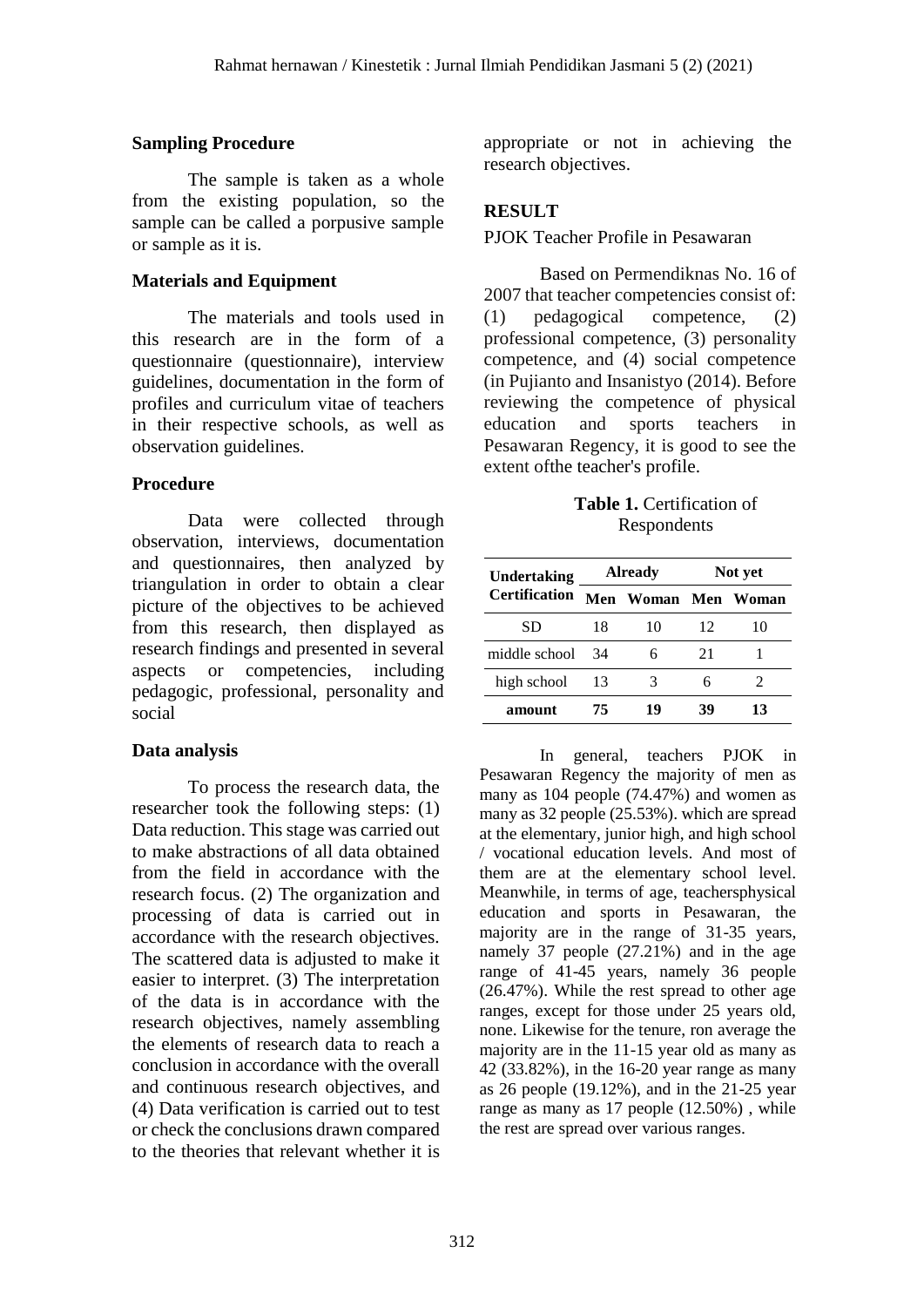### **Pedagogical Competence**

Based on interviews and observations, pedagogical competencies for PJOK teachers in Pesawaran in general have the ability to (1) understand the characteristics of students, (2) make learning designs, (3) carry out conducive learning, and (4) design and carry out continuous evaluation of learning outcomes

### **Personal Competence**

The results of interviews with ordinary teachers (M), the principal of SMP 17 Pesawaran (S) and the head of the field (Head of) basic education (AH), said that: "In general, sports teachers are easy to get along with and familiar with so they can easily adapt to their environment. So, we don't hesitate to ask for any help, such as ceremonies, scouts, or other out-of-school activities." However, there are also many sports teachers who are not healthy, such as smoking and have a distended stomach" and "there are still some sports teachers who teach undisciplined, namely wearing ordinary clothes when teaching in the field".

## **Social Competence**

By helping other parties, it can be said that physical education and sports teachers in general already have social competence. Activities in the community such as participating in community service, celebration committees, funeral committees and other voluntary activities.

The number of activities as stated above will of course foster communication with various parties, especially competition or competition activities, a lot of communication occurs, both with students as athletes, with parents of students, with opposing officials, with spectators, with referees, and etc. Communication will grow if it starts from the family, therefore the cultural or ethnic background will affect the ability to communicate.

## **Professional Competence**

From the results of the interviews obtained some information that the majority of PJOK teachers have obtained educator certificates. This is like the acknowledgment that was conveyed including R said as follows; "I am happy to be certified so that I can receive

allowances, to increase the cost of household expenses or family economics", Likewise the opinion of BH and S, who happened to be both certified because of the age limit, "Thank God, having certification can help our financial difficulties, especially helping the cost of our children who are studying in college"

From some of the opinions above, it can be concluded that the existence of certification for teachers has increased their income, so that aspects of welfare have also increased. Similarly, their responses about the importance of implementing PPG, all teachers from elementary, middle and high school/vocational schools gave similar comments that the activity was felt to be very helpful in the implementation of learning in their respective schools. While their responses to the PLPG/PPG material which are very relevant to teaching assignments, all teachers agreed that they should make learning programs, physical education learning activities and develop learning tools, especially lesson plans. Likewise, what material is difficult to accept while participating in the PLPG, all of them answered the CAR, this is because the content or material is too difficult to understand, even if they have graduated. It can be concluded that in general, physical education and sports<br>teachers are very low in scientific teachers are very low in scientific understanding.

# **DISCUSSION**

PJOK teachers in Pesawaran Regency are 136 peoplethe majority were men, namely 104 people (74.47%) and women, namely 32 people (25.53%). which are spread at the elementary, junior high, and high school / vocational school levels. Most are at the elementary level). While the average age ranges from 31-35 years (37 people  $= 27$ , 21%) and in the age range of 41 - 45 years, namely 36 people (26.47%), this shows that their age is still relatively productive. This situation is very supportive of their duties to the fullest.Judging from the status, it turns out that some of the civil servants (PNS)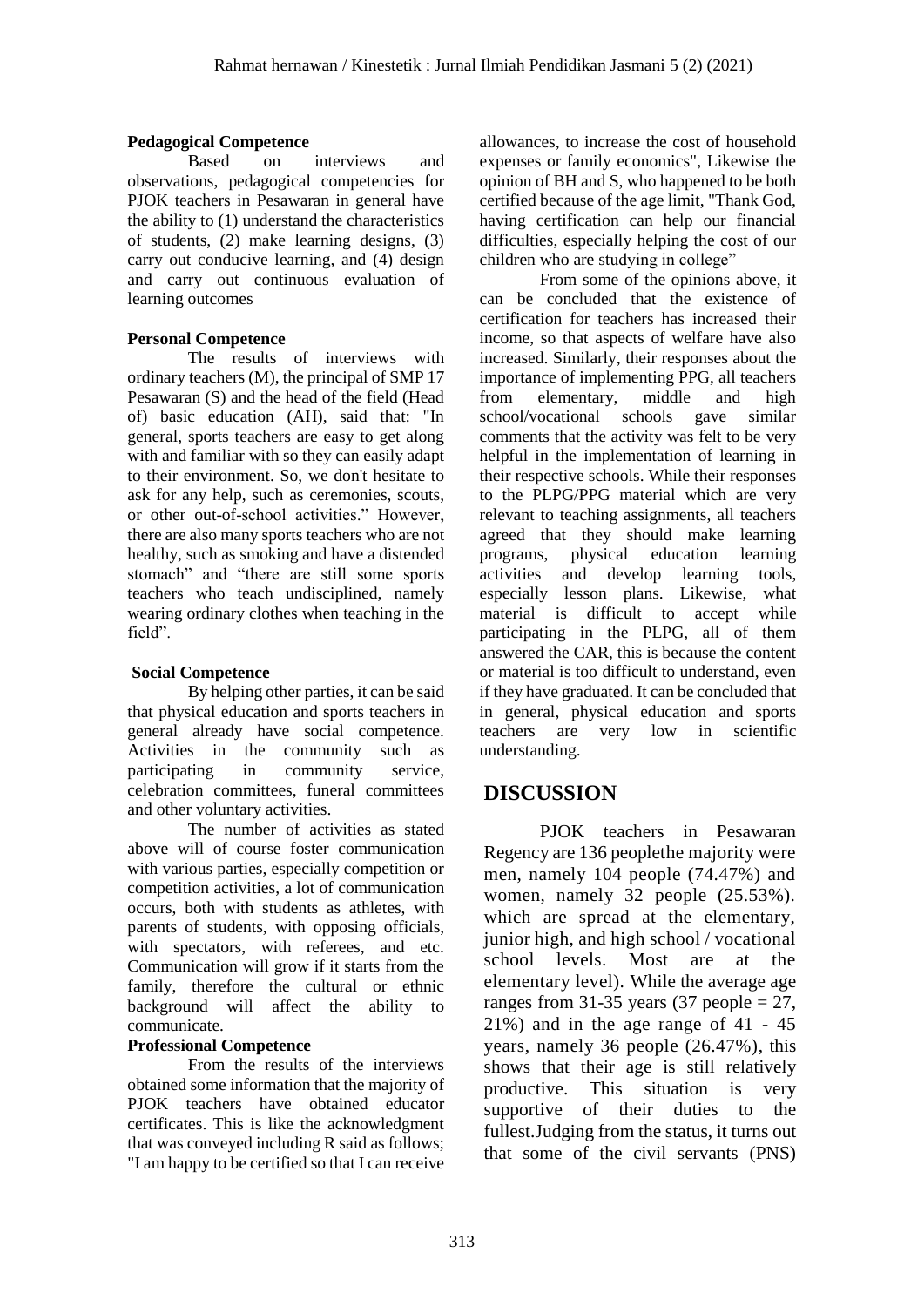amounted to 91 people (66.91%) the most were elementary school teachers, while honorary staff were 45 people (33.08%). This is in line with the view that Suryobroto, Agus S (2005) stated that the task of physical education teachers is not only to convey material that is physical and motoric, but all domains must be conveyed to their students through complete learning and education. So successful learning must go through various kinds of activities, both physical and psychological activities, and this situation can be achieved if they are of a productive age.

In accordance with Law No. 14 of 2005 concerning teachers and lecturers, which is quoted by Ginting in Mulyasa (2008) namely "To be able to carry out his professional duties properly, a teacher must have four core competencies namely pedagogic competence. personality competence, social competence, and professional competence". Based on the law, it is stated that a teacher in carrying out his duties must be guided by four competencies, namely pedagogic, personality, social, and professional. Another part of the law states that teachers are professional educators with the main task of educating, teaching, guiding, directing, training, assessing, and evaluating students (Kemendiknas, 2010). Therefore, it would not be an exaggeration ifPrincess and Priambodo (2015) defines that teacher's job is a professional educator with the main task of educating, teaching, guiding, directing, training, assessing and evaluating students in early childhood education through formal education, basic education, and secondary education.

## **Pedagogic Competence**

The findings through interviews and observations,that the pedagogical competence of PJOK teachers in Pesawaran Regency is appropriate, namely having the ability to (1)

understand the characteristics of students, (2) make learning designs, (3) carry out conducive learning, and (4) design and carry out evaluations of learning outcomes continuously. This corresponds toMulyana (2017:41) explains that out of 10 pedagogical competencies, there are at least five that are appropriate, including (1) mastering the characteristics of students from physical, moral, social, cultural, emotional, and intellectual aspects, (2) mastering theory learning and teaching principles of learning, (3) mastering the curriculum related to the field of development being taught, (4) being skilled at carrying out appropriate development activities educating, and (5) skilled in assessing and evaluating learning processes and outcomes,

And in line with Draft Teacher Government Regulation No. 19 of 2005 as quoted by Mulyasa (2007) that: "Pedagogic competence is the ability of teachers in managing student learning at least to be able to (a) design learning, (b) implement learning, (c) utilize learning technology, (d) ) Evaluation of Learning Outcomes (EHB), and (e) developing students to actualize their various potentials.

## **Personal Competence**

Research findings through observations and interviews based on several sources, including ordinary teachers (S), school principals (M) and heads of basic education (AH) fields, said that: "In general, they are easy to get along with and familiar with so they can easily adapt to environment. So, we do not hesitate to ask for any help such as ceremonies, scouts, or other out-of-school activities" However, "there are still sports teachers who are not healthy, such as smoking and have a distended stomach", and "there are some sports teachers who teach not discipline, namely wearing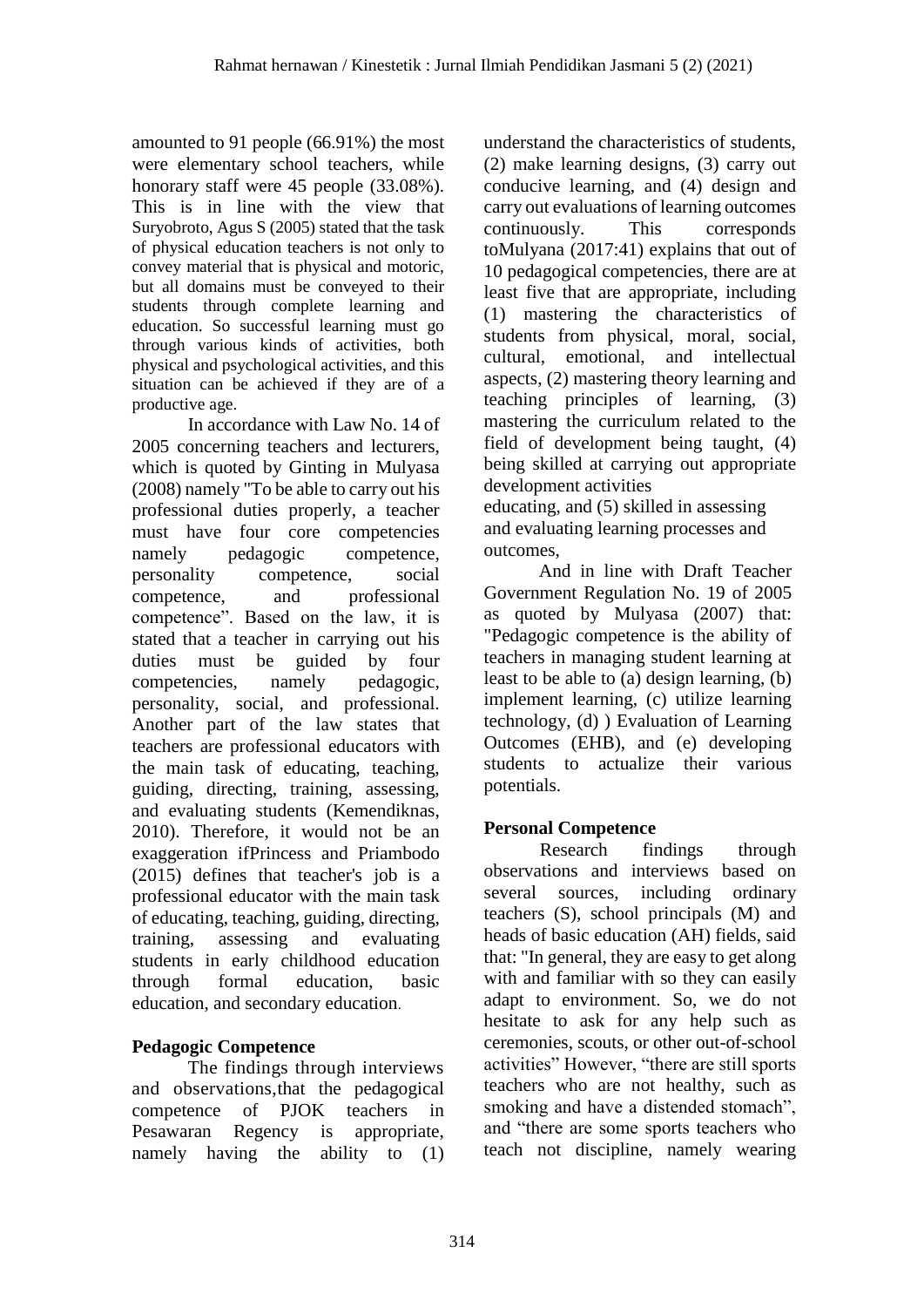ordinary clothes when teaching in the field".

From the opinions of several sources above, it can be concluded that the personality of teachers is generally quite positive, namely easy to get along with and work together. This is in accordance with the description of personality competenceas explained by Mulyana (2017), namely (1) acting in accordance with Indonesian religious, legal, social and national cultural norms, (2) presenting oneself as an honest person, having noble character, and an example for students and the community, (3) present oneself as a person who is steady, stable, mature, wise, and authoritative, (4) demonstrates a work ethic, high responsibility, pride in being a teacher, and self-confidence, and (5) upholds the code of ethics of the teaching profession . This situation is also in line with the Ministry of National Education (2011) is a mature personality, namely independence in acting as an educator and having a work ethic as a teacher. As well as Daharti et al. (2013) adds that personality competence is a personal ability that reflects a personality that is steady, stable, mature, wise and authoritative, being a role model for students, and having noble character. Be a good PJOK teacher personality has a very big influence on the personal growth and development of students.

## **Social Competition**

Based on the results of interviews and observations, that from the aspect of social competence there are many activities that have been carried out both at school and in the community, this is evidence of the growth of communication with various parties, especially competition activities or competitions, there is a lot of communication caused, both with students as athletes. , with parents of students, with opposing officials, with spectators, with referees, and so on. Communication will grow if it starts from the

family, because of that cultural or ethnic background will affect the ability to communicate. This is in accordance with the explanation of the Ministry of National Education (2011), namely being able to communicate and interact effectively with students, with fellow educators and education staff. Likewise, according toDaharti et al. (2013) that kSocial competence is the ability of teachers to communicate and interact effectively with students, education staff, parents/guardians of students, and the surrounding community..Even Mulyana (2017) emphasizes that the social competence of teachers is able to communicate effectively, empathetically, and politely with fellow educators, education staff, parents, and the community, as well as being able to communicate with their own professional community and other professions orally and in writing.

# **Professional Competence** .

The results of the research findings show that the academic qualifications or level of education that have been undertaken by most of the PJOK teachers are in accordance with professional competence, this is in accordance with the Permendiknas no. 16 of 2007 which is the minimum academic qualification that a teacher must have is S-1/D-IV relevant to the subjects taught by the educator(Kemendiknas, 2011). As well as Daharti et al. (2013) thatprofessional competence is the mastery of learning materials broadly and deeply, which includes mastery of curriculum material in school subjects and the scientific substance that overshadows the material, as well as mastery of the structure and scientific methodology.

The data obtained that Most of the PJOK teachers in Pesawaran have obtained certificates. There for escertification is very important for teachers to fulfill the mandate of the Republic of Indonesia Law Number 20 of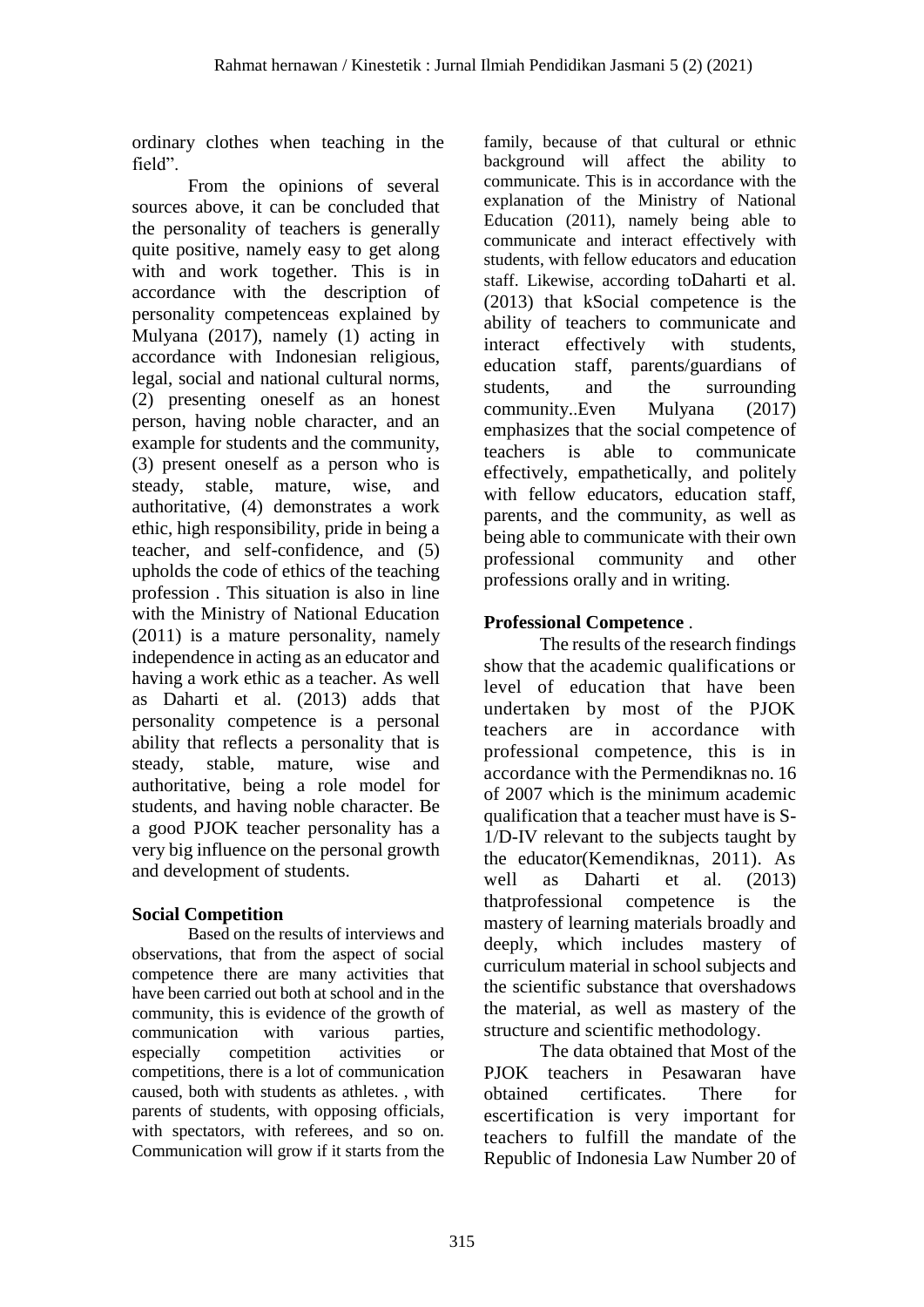2003 concerning National Education System Article 61 states that certificates can be in the form of diplomas and certificates of competence.Furthermore, Mulyana (2017) emphasizes that professional competence, in addition to mastering the material, structure, concepts, and scientific mindset that supports the subjects taught, also masters the competency standards and basic competencies of the subjects/fields of development being taught. Therefore, the scope of professional competence that must be mastered by a teacher is at least "Theory and practical application of teaching materials or fields of study that are his responsibility in the task of organizing learning and learning activities in accordance with the demands of actual scientific and technological developments. according to the potential possessed by students" (Kemendiknas, 2009).

# **CONCLUSION**

The results of the study can be concluded as follows:

- 1. Most of the physical education and sports teachers on duty in Pesawaran Regency are relatively young, this shows that this age is still relatively productive, especially for elementary school teachers.
- 2. Kpedagogic competence the teachers are in accordance with the provisions of the legislation, namely (1) able to understand the students, (2) able to make learning designs, (3) able to carry out conducive learning, and (4) able to design and carry out evaluation of learning outcomes on an ongoing basis
- **3.** Professional competition most of the teachers have attained S1 education and have obtained certification.
- 4. The personality competencies of teachers have behaviors that can be imitated by students.
- 5. The social competence of the teachers has been able to communicate and get along effectively with various parties.

## **REFERENCES**

- Arikunto and Cepi. (2009). Evaluation of Educational Programs. Jakarta. Earth Literature.
- Happy, Y. (2011). Use of Simple Tools To Increase Sprint Running Speed. (Paper). Presented at the Komnas Penjasor Seminar at the Jica Building, UPI Bandung, September 27, 2011.
- Daharti1, R., et al. (2013). Teacher Competency Improvement Strategy with the Hierarchy Process Analysis Approach. TRACK Journal of Economics and Policy 6 (1) (2013): 80-92
- Eliyanto (2018). The Influence of Work Motivation and Work Environment on the Performance of Muhammadiyah High School Teachers in Kebumen Regency. Journal of Madrasah Education. Volume 3, Number 1 May 2018. p. 169-181
- Hamalik, O. (2009). Teacher Education (Based on Competency Approach). Jakarta. Earth Literature.
- Husdarta. HJS (2009). Physical Education Management. Bandung. Alphabet.
- Hermawan, R. (2008). Certification Is Recognition of the Teacher's Profession. Papers. Presented in a One Day Seminar for Physical Education Teachers throughout